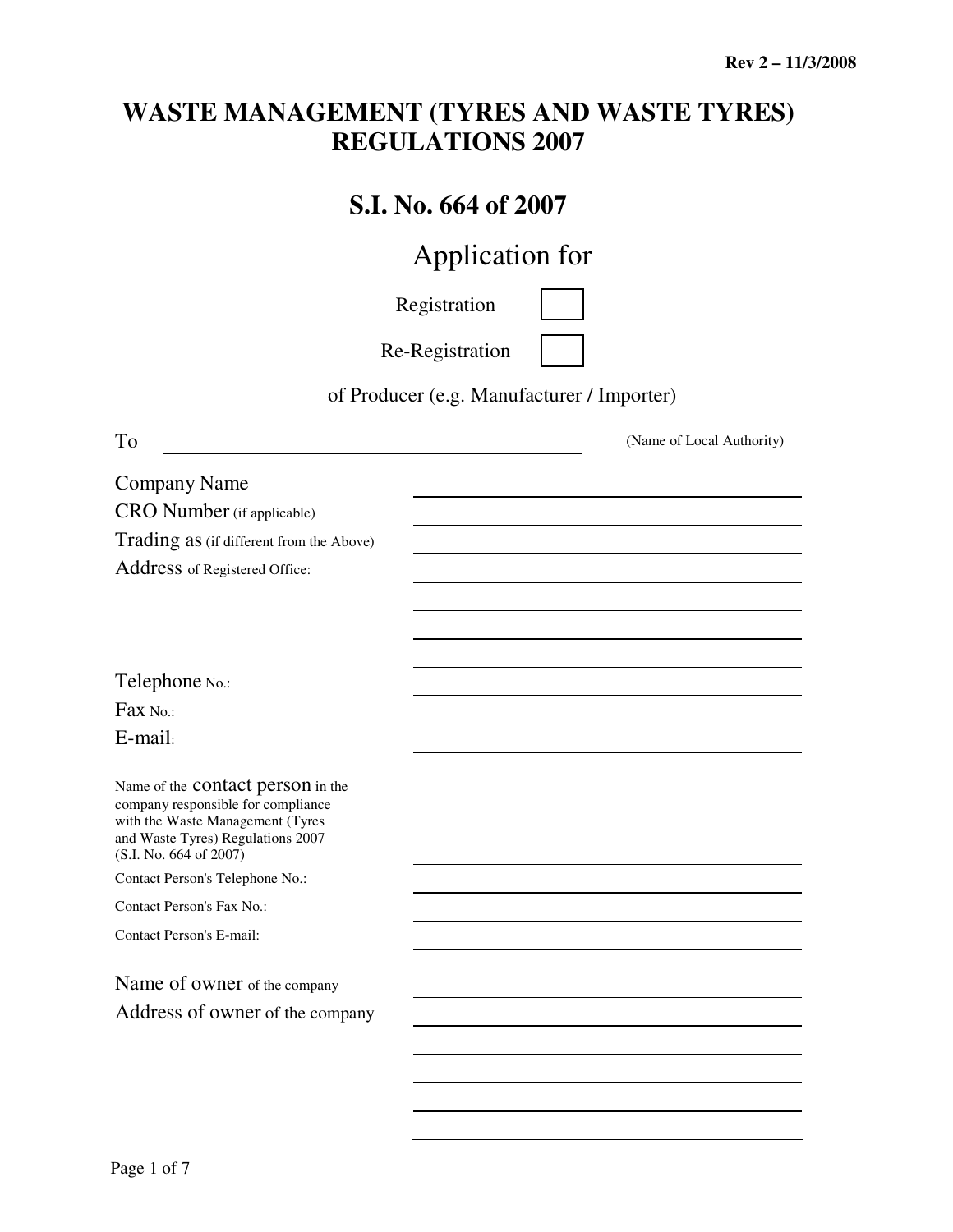

Location(s) of premises at or from which tyres are or will be placed on the market or are or will be supplied by the producer.



**Please note if you also act as a supplier (e.g. wholesaler, retailer, fitter etc.) that separate registration is required in respect of each premises from which tyres are supplied**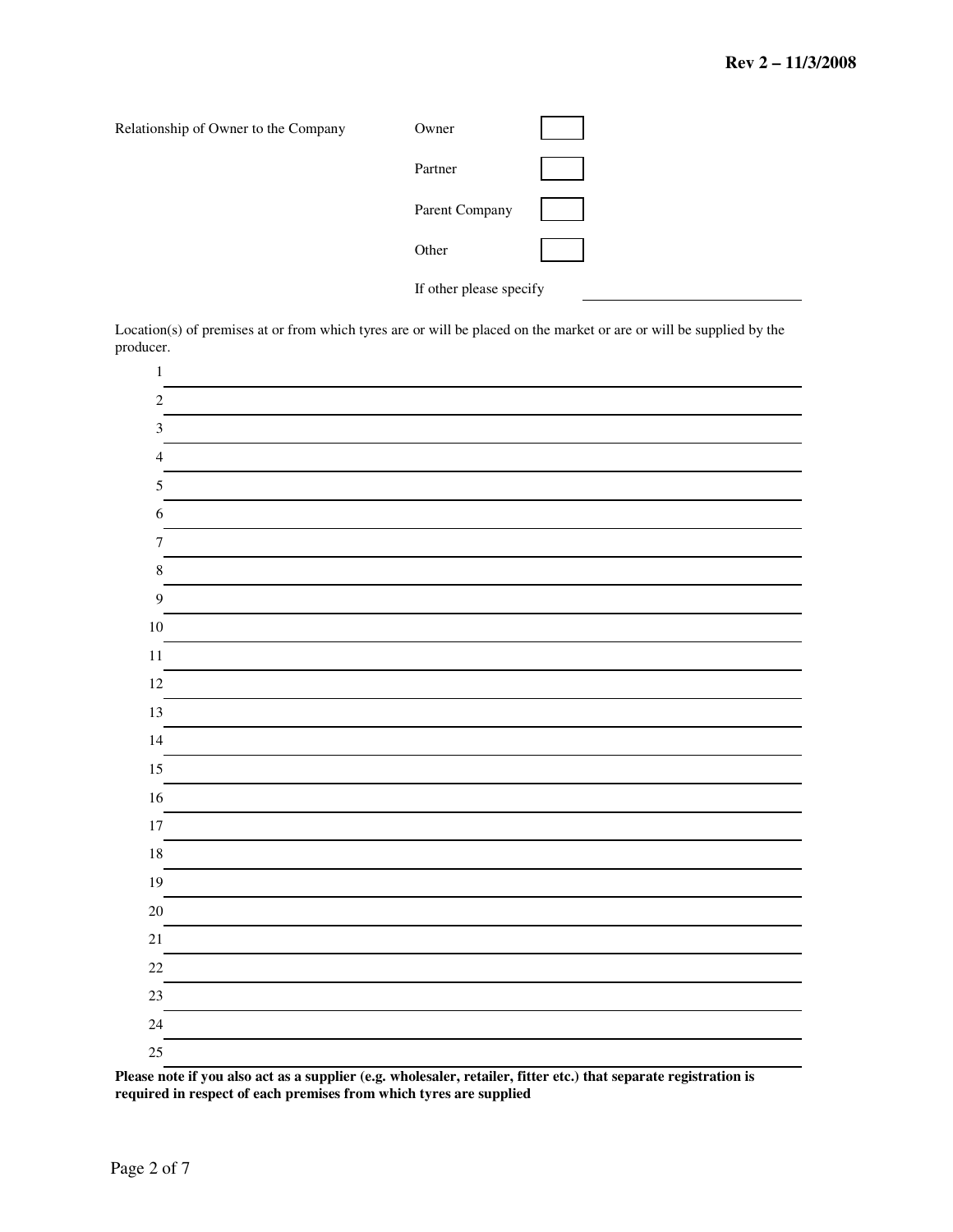The quantities by weight and by number of units of tyres that were placed on the market in the calendar year prior to the year this application refers to

| Cat.           | Description                                                                                                                                                                           | Falling<br>within<br><b>SITC</b><br>when<br>new | Falling<br>within<br>CN Code<br>when new     | Units | Placed on the<br>Market in the State<br>Tonnes | Placed on the Market in<br>the Functional Area of the<br>Local Authority This<br><b>Registration Applies to</b><br>Units | Tonnes | Substantiated<br>estimate of the<br>average life<br>span<br>Years |
|----------------|---------------------------------------------------------------------------------------------------------------------------------------------------------------------------------------|-------------------------------------------------|----------------------------------------------|-------|------------------------------------------------|--------------------------------------------------------------------------------------------------------------------------|--------|-------------------------------------------------------------------|
| $\mathbf{1}$   | Pneumatic tyres of<br>rubber, of a kind used<br>on motor cars<br>(including station<br>wagons and racing<br>cars) other than tyres<br>placed on the market<br>as tyres in category 6. | 62510                                           | 40111000                                     |       |                                                |                                                                                                                          |        |                                                                   |
| $\overline{2}$ | Pneumatic tyres of<br>rubber, of a kind used<br>on buses or lorries<br>other than tyres placed<br>on the market as tyres<br>in category 6.                                            | 62520                                           | 40112010<br>40112090                         |       |                                                |                                                                                                                          |        |                                                                   |
| 3              | Pneumatic tyres of<br>rubber, of a kind used<br>on motorcycles other<br>than tyres placed on<br>the market as tyres in                                                                | 62541                                           | 40114020<br>40114080                         |       |                                                |                                                                                                                          |        |                                                                   |
| 4              | category 6.<br>Pneumatic tyres of<br>rubber, having a<br>'herring-bone' or<br>similar tread other<br>than tyres placed on<br>the market as tyres in<br>category 6.                    | 62551                                           | 40116100<br>40116200<br>40116300<br>40116900 |       |                                                |                                                                                                                          |        |                                                                   |
| 5              | Other pneumatic tyres<br>of rubber, (Nes) other<br>than tyres placed on<br>the market as tyres in<br>category 6.                                                                      | 62559                                           | 40119200<br>40119300<br>40119400<br>40119900 |       |                                                |                                                                                                                          |        |                                                                   |
| 6              | Retreaded or used<br>pneumatic tyres of<br>rubber.                                                                                                                                    | 62592<br>62593                                  | 40121100<br>40121200<br>40122000             |       |                                                |                                                                                                                          |        |                                                                   |
| 7              | Tyres other than in<br>categories 1 to 6.                                                                                                                                             | All<br>except<br>above                          | All except<br>above                          |       |                                                |                                                                                                                          |        |                                                                   |

#### **Totals**

Total Tonnes Placed on the Market in the Functional Area of the Local Authority This Registration Applies to



Registration Fee

or  $\epsilon$ 750 which ever is the higher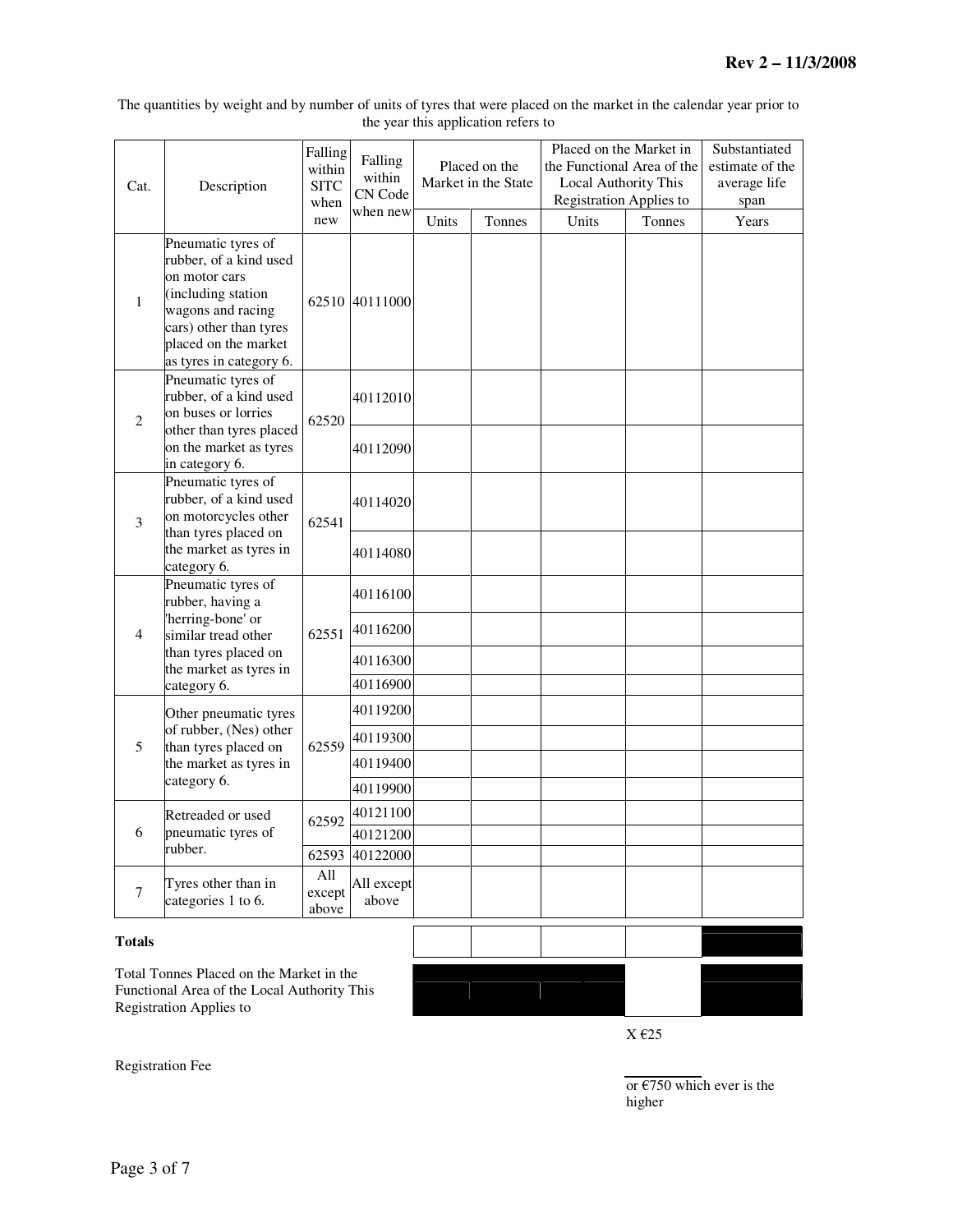### **Declaration:**

**I/we hereby make application for registration, pursuant to the provisions of the Waste Management Act 1996 as amended and the Waste Management (Tyres and Waste Tyres) Regulations 2007 (S.I. No. 664 of 2007)** 

**I/we enclose a certificate from an independent person, who is qualified at this moment in time to be appointed, or continue to act as, my/our auditor, confirming the quantities by weight and by number of units of tyres that were placed on the market in the calendar year prior to the year this application refers to.**

**I/we enclose a copy of my/our –** 

- **(A) WASTE MANAGEMENT PLAN in respect of this application for First Registration / Re-Registration, and**
- **(B) WASTE MANAGEMENT REPORT in respect of this application for Re-Registration.**

**I/we certify that a copy of my/our WASTE MANAGEMENT PLAN and/or WASTE MANAGEMENT REPORT has been submitted to all –** 

- **(a) approved bodies established in accordance the provisions of Part VII of the Waste Management (Tyres and Waste Tyres) Regulations 2007 (S.I. No. 664 of 2007) and**
- **(b) local authorities**

**in accordance the provisions of article 7(3)(a) of the Waste Management (Tyres and Waste Tyres) Regulations 2007 (S.I. No. 664 of 2007).** 

**I/we confirm that a copy of my/our WASTE MANAGEMENT PLAN and/or WASTE MANAGEMENT REPORT will be made available, free of charge in accordance with the provisions of article 7(3)(b) of the Waste Management (Tyres and Waste Tyres) Regulations 2007 (S.I. No. 664 of 2007), by me/us to any person who so requests.** 

**I/WE CERTIFY THAT THE INFORMATION GIVEN IN THIS APPLICATION IS TRUTHFUL, ACCURATE AND COMPLETE**

**I/WE ENCLOSE A CHEQUE / BANK DRAFT / POSTAL ORDER TO THE VALUE OF**  $\epsilon$ 

**Signature** 

**Print Name** 

**Address** 

THIS FORM, ALONG WITH THE APPROPRAITE REGISTRATION FEES MUST BE SUBMITTED TO THE ENVIRONMENT SECTION OF **EACH LOCAL AUTHORITY** IN THE STATE IN WHOSE FUNCTIONAL AREA YOU SUPPLY OR INTEND TO SUPPLY TYRES.

## REGISTRATION MUST BE RENEWED BY 31ST DAY OF JANUARY EACH YEAR.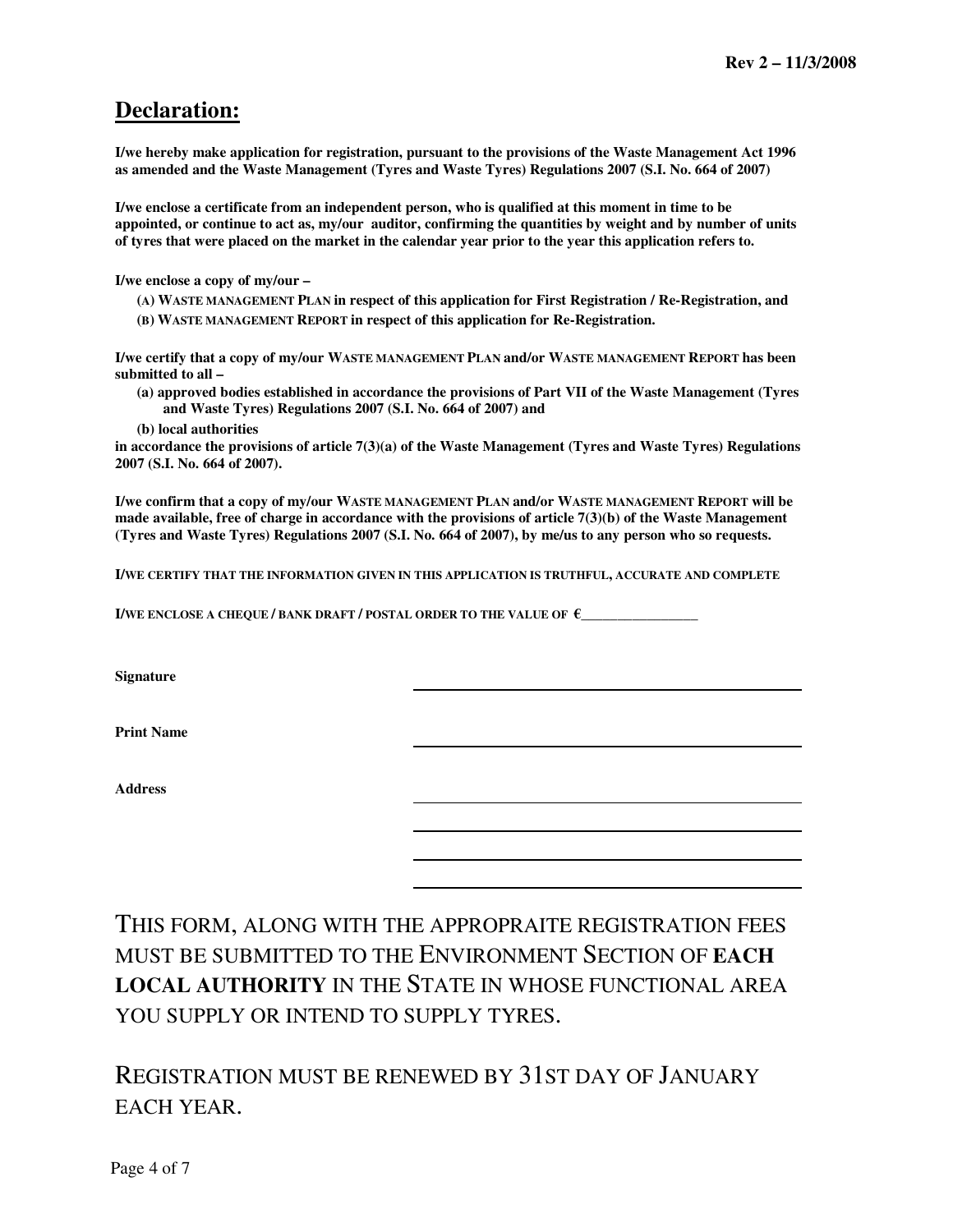THE FOLLOWING ARE THE CONTACT ADDRESSES FOR EACH LOCAL AUTHORITY; CARLOW COUNTY COUNCIL, COUNTY OFFICES, ATHY, CO. CARLOW (059) 917 03 00 CAVAN COUNTY COUNCIL, COURTHOUSE, CAVAN, CO. CAVAN (049) 4331 799 CLARE COUNTY COUNCIL, NEW ROAD, ENNIS, CO. CLARE (065) 6821 616 CORK CITY COUNCIL, CITY HALL, CORK (021) 4966 222 CORK COUNTY COUNCIL, COUNTY HALL, CORK (021) 427 68 91 DONEGAL COUNTY COUNCIL, COUNTY HOUSE, LIFFORD, CO. DONEGAL (074) 917 22 22 DUBLIN CITY COUNCIL, HEADQUARTERS, CIVIC OFFICES, WOOD QUAY, DUBLIN 8 (01) 6722 222 DUN LAOGHAIRE RATHDOWN COUNTY COUNCIL, MARINE ROAD, DUN LAOGHAIRE, CO. DUBLIN (01) 2054 700 FINGAL COUNTY COUNCIL, COUNTY HALL, MAIN STREET, SWORDS, CO. DUBLIN (01) 890 5000 GALWAY CITY COUNCIL, CITY HALL, COLLEGE ROAD, GALWAY (091) 53 64 00 GALWAY COUNTY COUNCIL, PO BOX 27, COUNTY HALL, PROSPECT HILL, GALWAY (091) 509 000 KERRY COUNTY COUNCIL, ARAS AN CHONTAE, TRALEE, CO. KERRY (066) 7121 111 KILDARE COUNTY COUNCIL, HEAD OFFICE, ST MARY'S, NAAS, CO. KILDARE (045) 873 800 KILKENNY COUNTY COUNCIL, COUNTY HALL, JOHN STREET, KILKENNY (056) 775 26 99 LAOIS COUNTY COUNCIL, COUNTY HALL, PORTLAOISE, CO. LAOIS (0502) 220 44 LEITRIM COUNTY COUNCIL, ARAS AND CHONTAE, CARRICK-ON-SHANNON, CO. LEITRIM (071) 962 0005 LIMERICK CITY COUNCIL, CITY HALL, LIMERICK (061) 41 57 99 LIMERICK COUNTY COUNCIL, COUNTY HALL, DOORADOYLE, CO. LIMERICK (061) 49 60 00 LONGFORD COUNTY COUNCIL, GREAT WATER STREET, LONGFORD (043) 46231 LOUTH COUNTY COUNCIL, COUNTY OFFICES, MILLENNIUM CENTRE, DUNDALK, CO. LOUTH (042) 9335 457 MAYO COUNTY COUNCIL, ARAS AND CHONTAE, CASTLEBAR, CO. MAYO (094) 902 44 44 MEATH COUNTY COUNCIL, COUNTY HALL, NAVAN, CO. MEATH (046) 902 15 81 MONAGHAN COUNTY COUNCIL, COUNTY OFFICES, THE GLEN, MONAGHAN (047) 30500 OFFALY COUNTY COUNCIL, ARAS AND CHONTAE, CHARLEVILLE ROAD, TULLAMORE, CO. OFFALY (0506) 46800 ROSCOMMON COUNTY COUNCIL, COURTHOUSE, ROSCOMMON (090) 663 71 00 SLIGO COUNTY COUNCIL, RIVERSIDE, SLIGO (071) 915 66 66 SOUTH DUBLIN COUNTY COUNCIL, P.O. BOX 4122, TOWN CENTRE, TALLAGHT, DUBLIN 24 (01) 4149000 TIPPERARY NORTH COUNTY COUNCIL, COURTHOUSE, NENAGH, CO. TIPPERARY (067) 44500 TIPPERARY SOUTH COUNTY COUNCIL, ARAS AN CHONTAE, CLONMEL, CO. TIPPERARY (052) 34455 WATERFORD CITY COUNCIL, CITY HALL, THE MALL, WATERFORD (051) 30 99 00 WATERFORD COUNTY COUNCIL, CIVIC OFFICES, DUNGARVAN, CO. WATERFORD (058) 220 00 WESTMEATH COUNTY COUNCIL, COUNTY BUILDINGS, MULLINGAR, CO. WESTMEATH (044) 320 00 WEXFORD COUNTY COUNCIL, COUNTY HALL, WEXFORD (053) 650 00 WICKLOW COUNTY COUNCIL, COUNTY BUILDINGS, WICKLOW (0404) 20100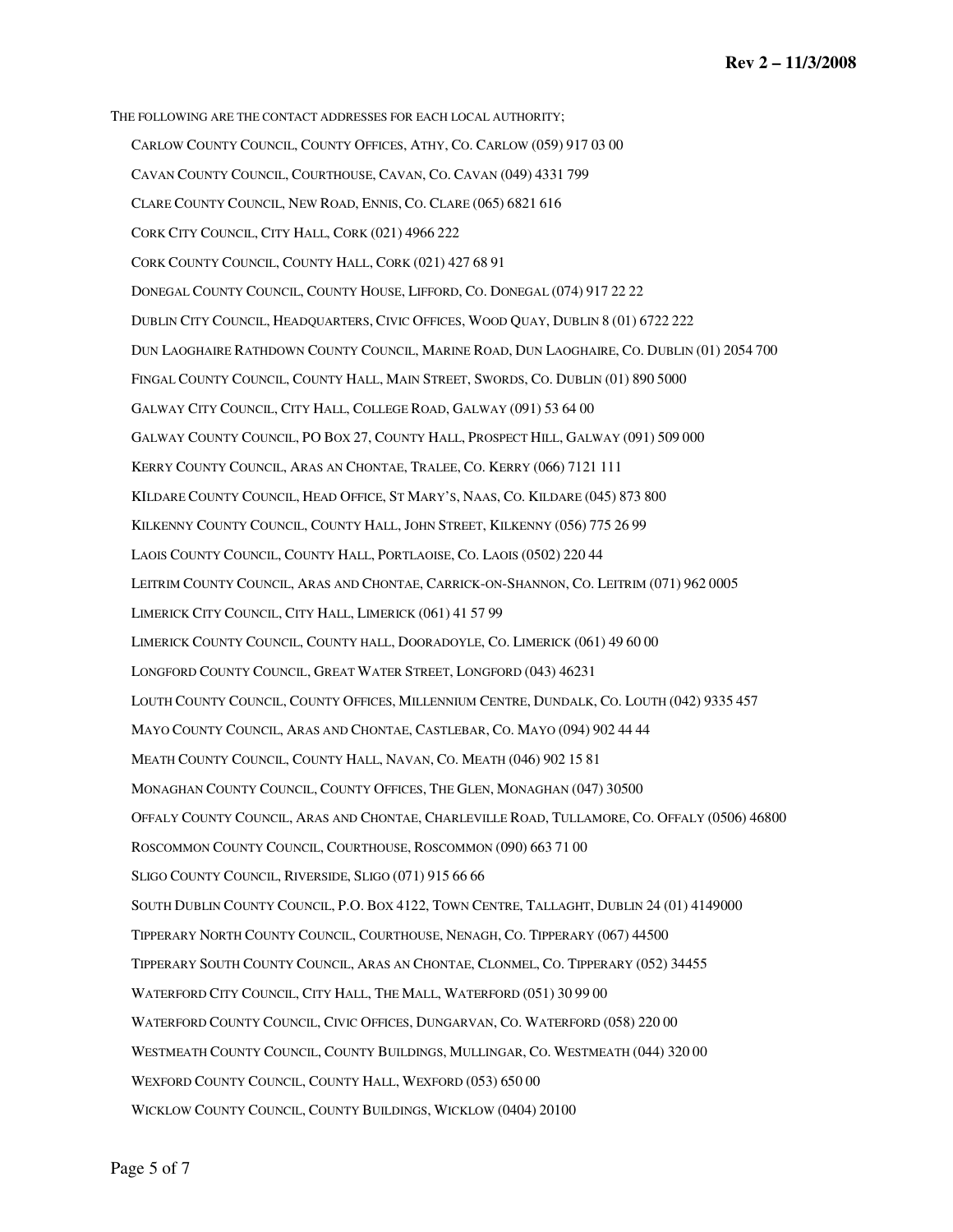Waste Management Plans and Reports must, -

- no later than the date of application for Registration / Re-Registration, be submitted  $to$ 
	- o Each local authority.
	- o Any approved body established in accordance the provisions of Part VII of the Waste Management (Tyres and Waste Tyres) Regulations 2007 (S.I. No. 664 of 2007)

o Any person or persons the Minister may direct from time to time. in accordance the provisions of article 7(3)(a) of the Waste Management (Tyres and Waste Tyres) Regulations 2007 (S.I. No. 664 of 2007).

• be made available, free of charge, by the producer concerned to any person who so requests in accordance the provisions of article 7(3)(b) of the Waste Management (Tyres and Waste Tyres) Regulations 2007 (S.I. No. 664 of 2007).

A **Waste Management Plan** must accompany each application for Registration and Re-Registration. Each Waste Management Plan must contain at least the following –

1. Name, address(es), telephone, electronic mail address and fax number of the registered office of the producer where that producer is a company registered under the Companies Acts, or, the principal place of business of the producer where that producer is any other body corporate or unincorporated body.

Name: Address of Registered Office: Telephone No.: Fax No.: E-mail:

- 2. Location(s) of premises at or from which tyres are or will be supplied by the producer.
- 3. The quantities by weight and by number of units of tyres that were supplied by the producer in the calendar year prior to the date of application and substantiated estimates of the projected average life of the tyres concerned in each of the categories specified in the *First Schedule*.
- 4. The projected weight of waste tyres that will arise from tyres supplied by the producer in the relevant period in each of the categories specified in the *First Schedule*.
- 5. The projected quantities by weight and by number of units of waste tyres arising from tyres supplied by the producer that will be reused, recovered or, as appropriate, recycled in the relevant period, in each of the categories specified in the *First Schedule*.
- 6. The projected quantities by weight and by number of units of waste tyres arising from tyres supplied by the producer that will be disposed of or consigned for disposal in each of the categories specified in the *First Schedule* during the relevant period, and the proposed nature of the disposal operations involved.